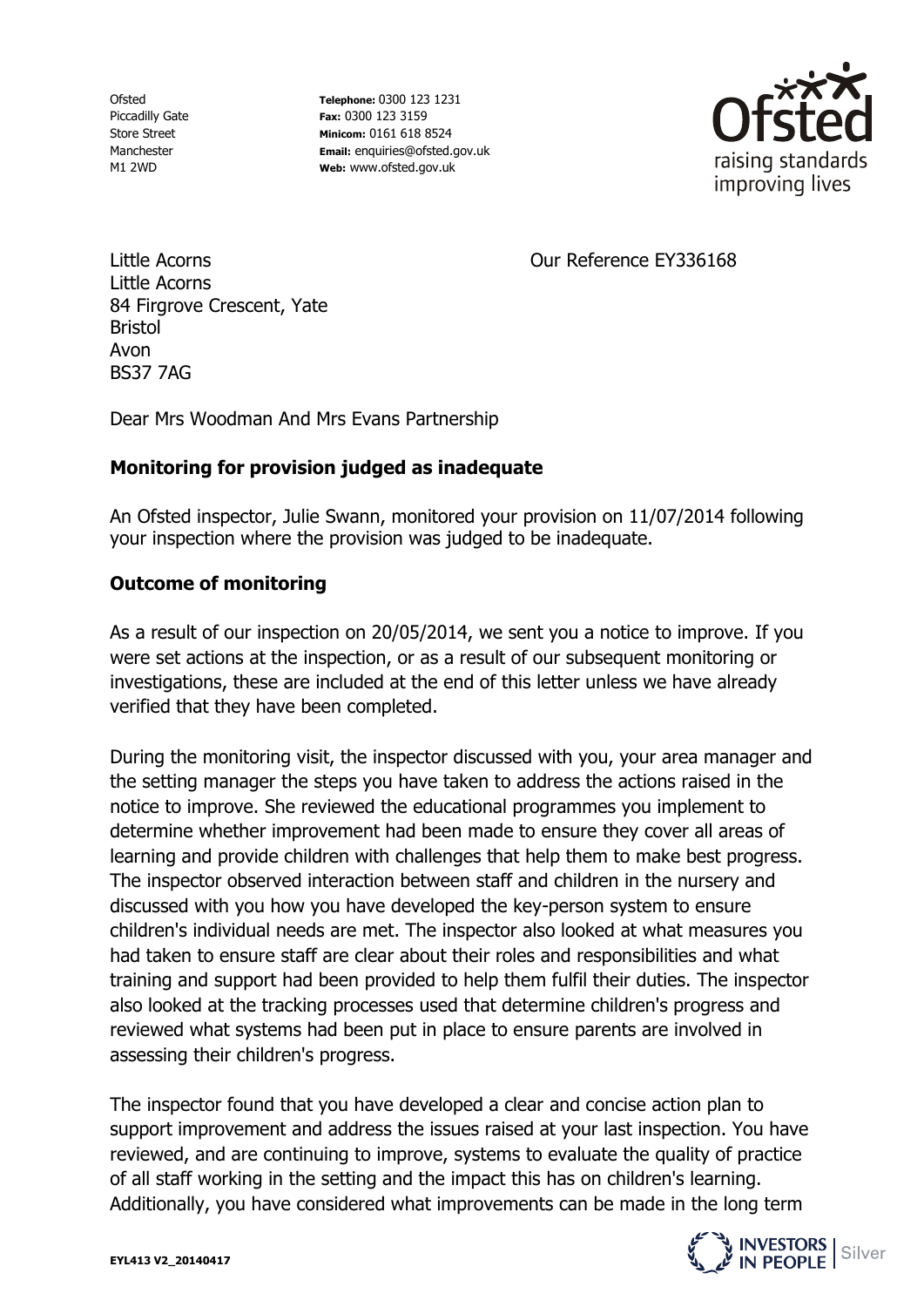

to maintain and build on these. You have involved, and taken the advice of, the local authority and there is a more focused approach to training, coaching and involving staff in improving practice This has enabled you to accurately prioritise the areas for improvement identified at your last inspection and to plan for sustainable, ongoing improvement.

The inspector found that you are in the process of developing consistent practice to fully support all children's learning. You have recently made changes to the way staff observe, assess and plan for children's learning. You have also sought additional training to support some staff in improving the quality of teaching, particularly in relation to personal, social and emotional development to promote communication and language. Staff now complete regular assessments of the progress all children are making and clearly identify the steps that need to be taken to support their learning further. Planning is now more individualised for children, and the use of tracker documents is assisting staff in ensuring that any gaps in children's learning and development are identified swiftly. This results in children benefiting from appropriate support to make progress in all areas of their learning.

You have raised the level of professional development and support that staff receive through more frequent and effective coaching, mentoring and supervision from members of your head office team. For example, staff are now monitored and supported in their delivery of the curriculum and all staff have accessed training on the Early Years Foundation Stage. They are offered regular meetings and discussion on how they can improve as individuals and how they can work as a team to improve the setting. New resources and improved teaching prompts have been introduced. In particular, the toddler room staff are encouraged to research new ideas and share these during team meetings. This is starting to have an impact on the overall quality of teaching and the effectiveness of staff's interactions with children.

The inspector found you have supported the manager in implementing a system for reviewing teaching practice and to improve how she monitors and supports staff to address weaknesses in teaching and learning through continued monitoring and support. Staff have also improved upon how they share information between themselves and with parents in order for everyone to have an accurate picture of children's overall learning. You have developed a system to involve parents in reviewing their children's progress and this means they can now support their children's learning at home because they are kept informed about the next steps that are set for their children.

Having considered all the evidence, the inspector is of the opinion that the setting has taken prompt and effective action to address the points for improvement.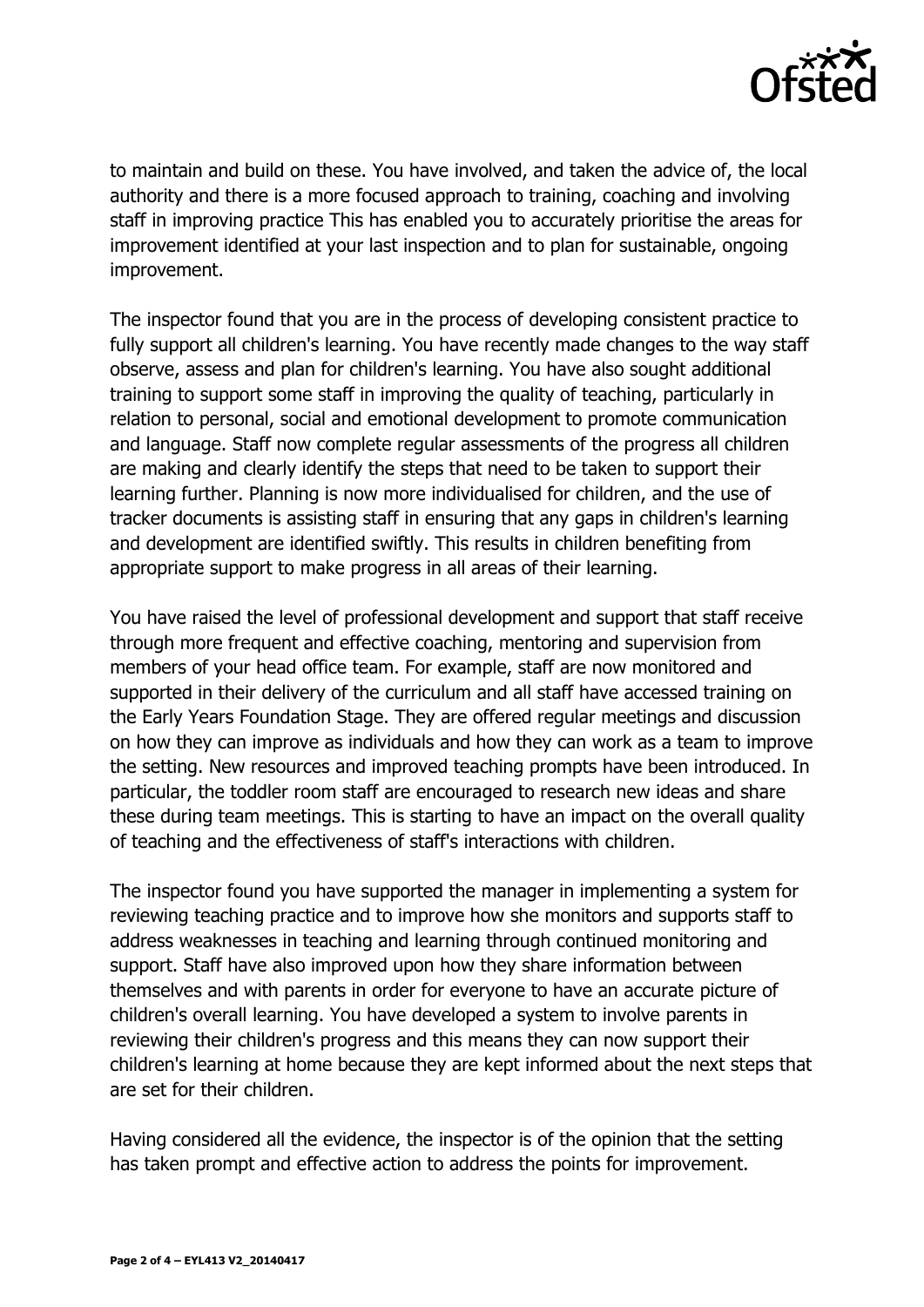

Having considered all the evidence, the inspector is of the opinion that the setting has taken prompt and effective action to address the points for improvement.

## **Next steps**

The next step will be a full inspection.

I hope that you have found the visit helpful in promoting improvement in your setting. If you have any further queries please contact us on the number at the top of this letter.

Yours sincerely

Nick Hudson National Director, Early Education